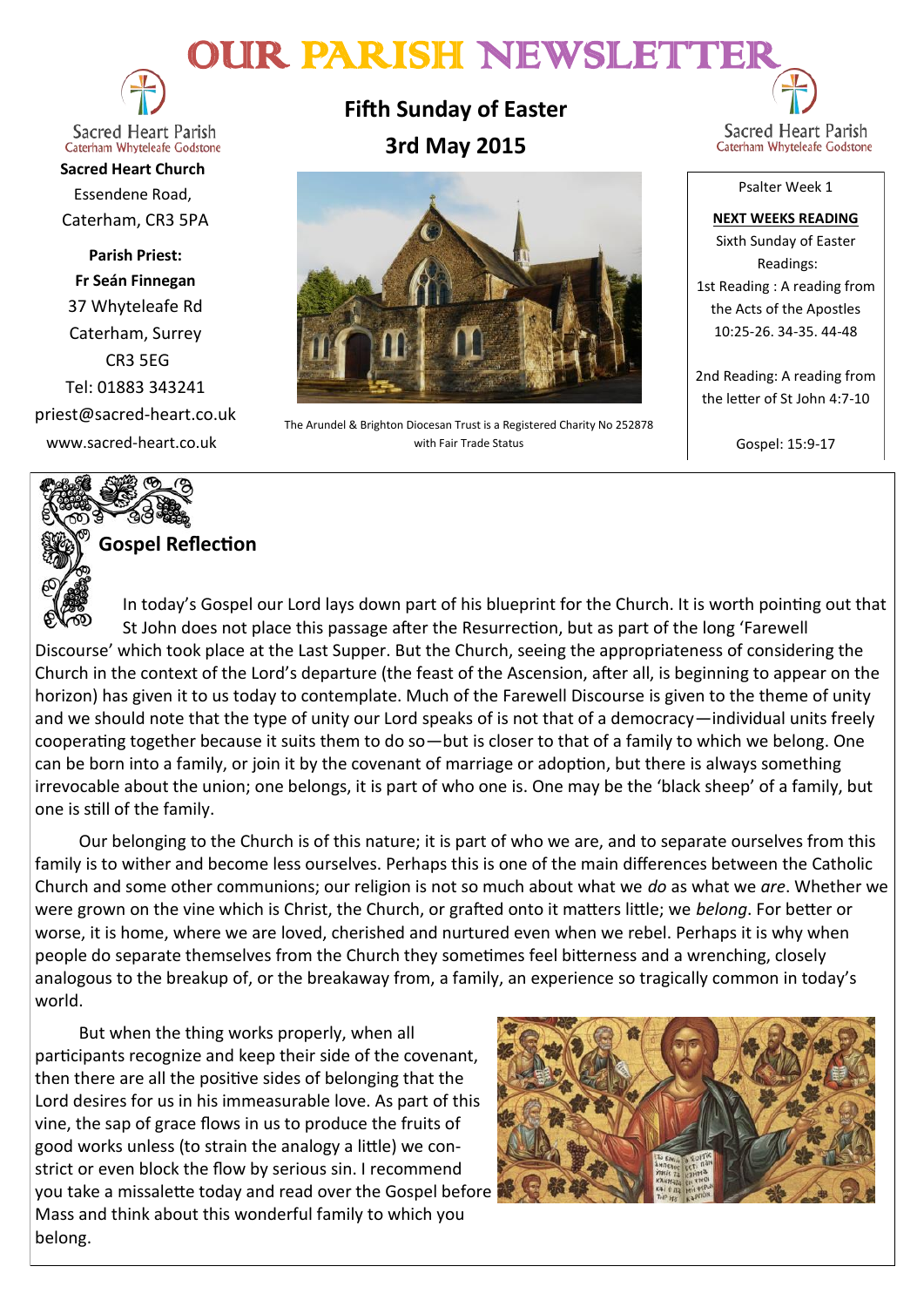# **Can you help?**

We are looking for Parishioners that might be able to offer their advice or assistance. Are you a firefighter, a carpenter or an IT student? If you are and are willing to help please contact the Parish Office

#### **Parish shop**

The Parish Shop needs more volunteers to help once a month for 1/2 hour after Mass on Sunday. The shop is well stocked and very popular but there are not enough helpers at 9.00 or 5.15 masses. If you can help please drop into the shop or contact Eliz Wood 01883 348081



#### **St Vincent de Paul**

St Vincent de Paul will have its inaugural meeting at 7:30pm on 22nd May 2015 in the Old Hall. Please come and join the group and find out more information. All are welcome.

#### **Journey of Faith**

Journey of Faith, this coming week (6th May) 8.p.m. Old Sacristy. The topic will be 'Prayer' and will include the next Sunday's readings. All welcome! Also, Journey of Faith - *Plus!* the following week, (13th May) same time and place.

#### **Gift Aid**

The Gift Aid annual statements will be available for collection at all Masses on Sunday 24th May. We are now able to send these statements electronically so, if you would like your statement earlier or would like to save the Parish a bit of printing and postage, please send an e-mail to Peter Kelly (peterf kelly@o2.co.uk) or call on 01883 330684

#### **The John Fisher School**



Open Mornings for September 2016 Intake Year 5 parents are invited to visit The John Fisher School on Tuesday 23rd, Wednesday 24th and Thursday 25th June between 9.15am and 10.15am. If you would like to book a place please send an email to: lstubley1@suttonmail.org

#### **Offertory Collection**

Sincere thanks for your generosity last weekend: Offertory: £1,177.63 (Gift Aid £451.16) Second Collection for the Education of Priests: £515.73 (Gift Aid £249.80)



Festival 50 Diocesan Jubilee at the AMEX Stadium - 5th July

**COACHES -** There are still coach tickets for The Diocesan Festival available and everybody is welcome but only for 2 weeks. Places must be finalised by 10th May. We have almost filled 3 coaches. There is still time to join the party just complete the envelope from the porch or Contact:elizabeth.wood11@btinternet.com

**Flowers at the Festival:** All parish flower arrangers are invited to help fill the Stadium with flowers starting on Saturday 4th July in time for Sunday 5th. Anybody who is interested in being involved with Flowers must contact Min Merchant by Monday 11 May on 01293 884934.

#### **Young People and the Festival:**

There will be a **Vigil for young Catholics** (aged 14-35) which is free to join. It will be possible for a number of people to stay over at the Amex for the main Festival the next day. Numbers are limited for sleeping over and will be allocated on a first-come, first-served basis. The evening will include a brilliant programme of prayer, live music, inspiring speakers and more. 'One Hope' will be leading the music. Doors open at 4.30pm. Main vigil programme runs from 7-10pm. Under 18s, sleeping over or not, will need to come as part of an organised group with a responsible adult. Anyone who wants to come but can't find a group to join can talk to us – we may be able to form an ad-hoc group. Anyone attending the vigil, whether sleeping over or not, must register. Please see the [online form](http://x4io.mj.am/link/x4io/i12igpg/14/FaRxyGd_nYjreriCpSiZpA/aHR0cDovL2JpdC5seS9mZXN0aXZhbDUweW91dGg) or email [Jack.Regan@dabnet.org.](mailto:Jack.Regan@dabnet.org?subject=Youth%20Vigil%20Festival%2050)

There will then be a dedicated **youth stream** at the Festival on the Sunday running from 10-12pm and we want as many young Catholics as possible to come along for what promises to be a brilliant programme. Come along and listen to the music, hear the speakers, pray with us and meet other young Catholics. There will also be a chance to meet people and organisations ministering to young people.



**COLOMA CONVENT GIRLS' SCHOOL - Vacancies** Upper Shirley Road, Croydon CR9 5AS [www.coloma.croydon.sch.uk](http://www.coloma.croydon.sch.uk/)

The Music Department has the following part time vacancies for September 2015: Peripatetic Piano Teacher Peripatetic Harp Teacher Closing Date: 1<sup>st</sup> June 2015Please send CV or contact Mrs Hilary Meyer, Head of Music on 020 8654 6228 ext:256 Email: [meyer@coloma.croydon.sch.uk](mailto:meyer@coloma.croydon.sch.uk)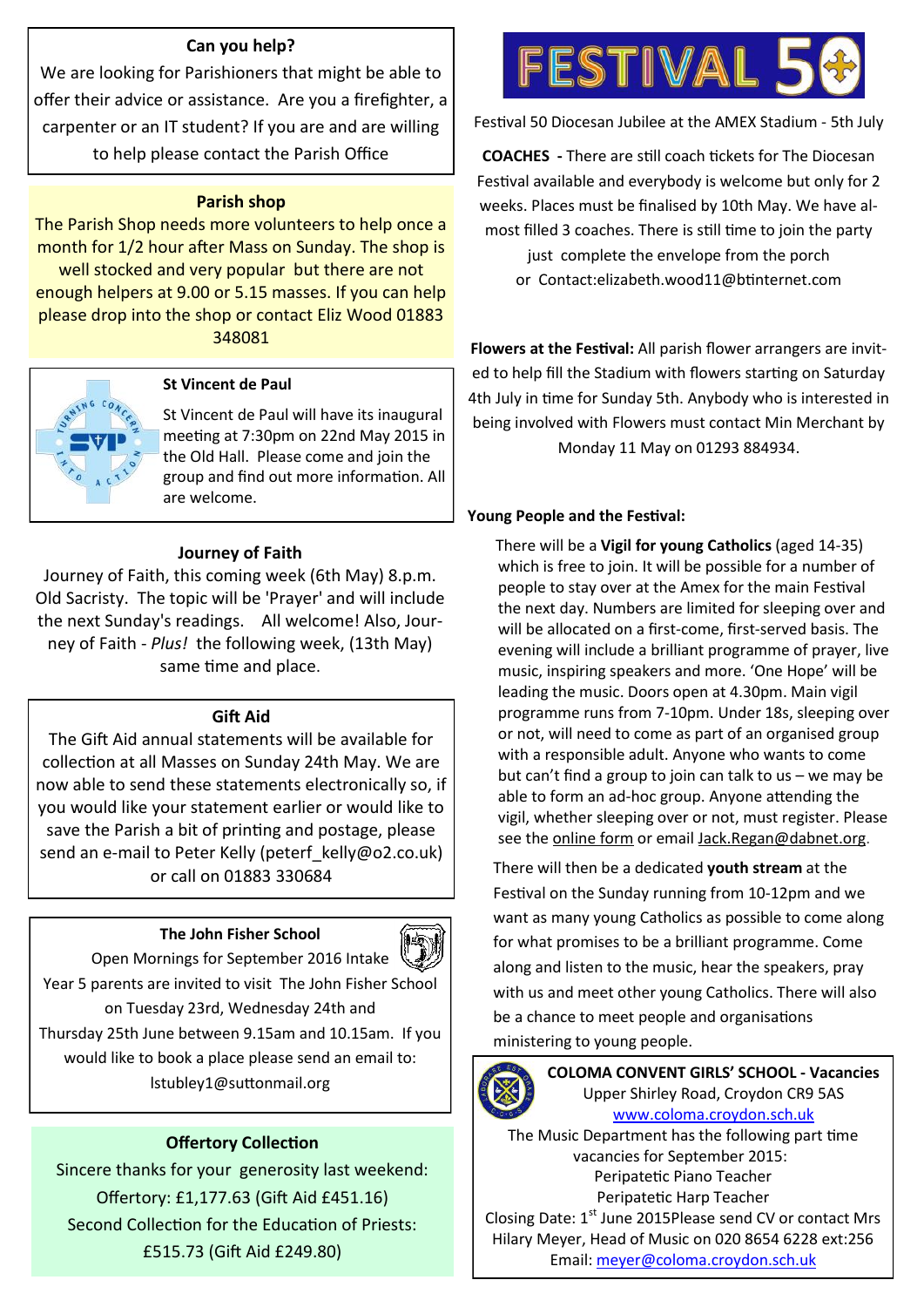| <b>WHAT'S ON IN THE PARISH THIS WEEK</b>   |  |  |  |
|--------------------------------------------|--|--|--|
| CHILDREN'S liturgy at 9am & 10:45am Masses |  |  |  |
| Teas & Coffee after 9am & 10:45am          |  |  |  |
| Mass (Old Hall)                            |  |  |  |
| After Mass Teas & Coffee (Old Hall)        |  |  |  |
| 9:15am - 11:15am Toddler Group (Old Hall)  |  |  |  |
| 1pm Lunch Club (Cent Hall)                 |  |  |  |
| 8pm Journey of Faith                       |  |  |  |
| 7:45pm FHC Parents session                 |  |  |  |
| CHILDREN'S liturgy at 9am & 10:45am Masses |  |  |  |
| Teas & Coffee after 10:45am Mass           |  |  |  |
| 9:15am FCH Children's session              |  |  |  |
|                                            |  |  |  |

# **LUNCH CLUB**



Wednesday 6th May in Centenary Hall at 1pm. Menu this month is cottage pie and vegetables followed by treacle tart and custard and a raffle. All welcome.

#### **FIRST HOLY COMMUNION**



**Dates for your Diary: Next Parent's Session: 7th May 2015 (7:45pm) Next Children's' Session: 10th May 2015** If you have any queries, please contact Anne Marie Young either via email on fhc.sacredheart@gmail.com

> **THE JOHN FISHER SCHOOL - VACANCIES SENCO TLR 1b (£10,917) Required from 1st September 2015**

Closing date: Monday,  $11<sup>th</sup>$  May 15. Interviews will be held on Monday, 18<sup>th</sup> May 15.

**TEACHER OF MATHEMATICS (Full Time) and TEACHER OF MATHEMATICS (Part Time 0.4 - 0.6fte) required from 1st September 2015** 

Closing date: Tuesday, 5<sup>th</sup> May 2015. Interviews will be held Thursday,  $7<sup>th</sup>$  May 2015.

**COVER SUPERVISOR**

**required as soon as possible to cover maternity leave until the end of January 2016**

**Salary Scale 4/5 - Salary range £19,524 – £24,027 pro rata** Closing date Wednesday,  $6<sup>th</sup>$  May 2015. Interviews will be on Wednesday, 13th May 2015. Please contact Janet Rigby, Office Manager on [jrigby3@suttonmail.org](mailto:jrigby3@suttonmail.org) to arrange a visit or an informal discussion with the Headteacher, Mr Mark Scully. Application forms are available by downloading via the website on [www.johnfisherschool.org](http://www.johnfisherschool.org) where further information on the school and department may be found.

*The School is committed to safeguarding and promoting the welfare of children and to equality of opportunity. An enhanced CRB will be required.*



**Your Prayers are requested for the following persons who are ill or housebound.** 

Pat Knight; Kathleen & John Saunders; Helen Keogh; Daisy Hill; Christopher Browne; Kit Monk; Krista Thompson; Jane Hill; Rosemary Whale; Pam Weaver; Jimmy & Bridie Mullen; Bernie Horrocks; Margaret Robertson; Heather Tordimah; Jenny Rowen; Elizabeth Daley; Eileen Lattimore; Bryan Smith; Rose Knight; Oliver Farrell; Richard Richardson; Seeta Pillay; Christopher Miles; Pat McCoy; John Dunlop, Elise O'Connor, Malcolm Bowen, John Gilford, Chris Norman, Bridget Crook, Baby Tabitha Harrison & Christine Vernon.

### **Second Collections**

## **Emergency Appeal from CAFOD**

CAFOD has launched a £3 million emergency appeal following the devastating earthquake that hit Nepal on Saturday. An initial £100,000 has already been committed. The Disasters Emergency Committee (DEC), a coalition of leading aid agencies of which CAFOD is

part, has also launched a joint appeal. Thousands of people in this already impoverished country have been killed and many thousands more are now in urgent need of food, water, shelter and emergency supplies. The UN estimates that 8 million people (a quarter of the population) are affect-

ed. CAFOD is responding with Caritas Nepal and the Church and we have deployed a team to provide specialist support. We are particularly concerned for com-

munities in remote areas that have not yet been reached and need to be ready to act quickly when access becomes possible. Support will also be needed for the long term - long after the television cameras have left - to enable communities to rebuild their lives and plan for the future.

I am very aware that members of parishes and schools communities across England and Wales have respond-

ed extremely generously to our recent Lent appeal which as you know will be matched pound for pound by the British Government. This generosity will enable many communities around the world to look forward to a more hopeful future in which they and their families can flourish.

**Please use the CAFOD envelopes with your donation. Thank you**

**Next Week** we will have a Second Collection for the Parish Charity Fund. Please use your Parish Gift Aid envelopes.